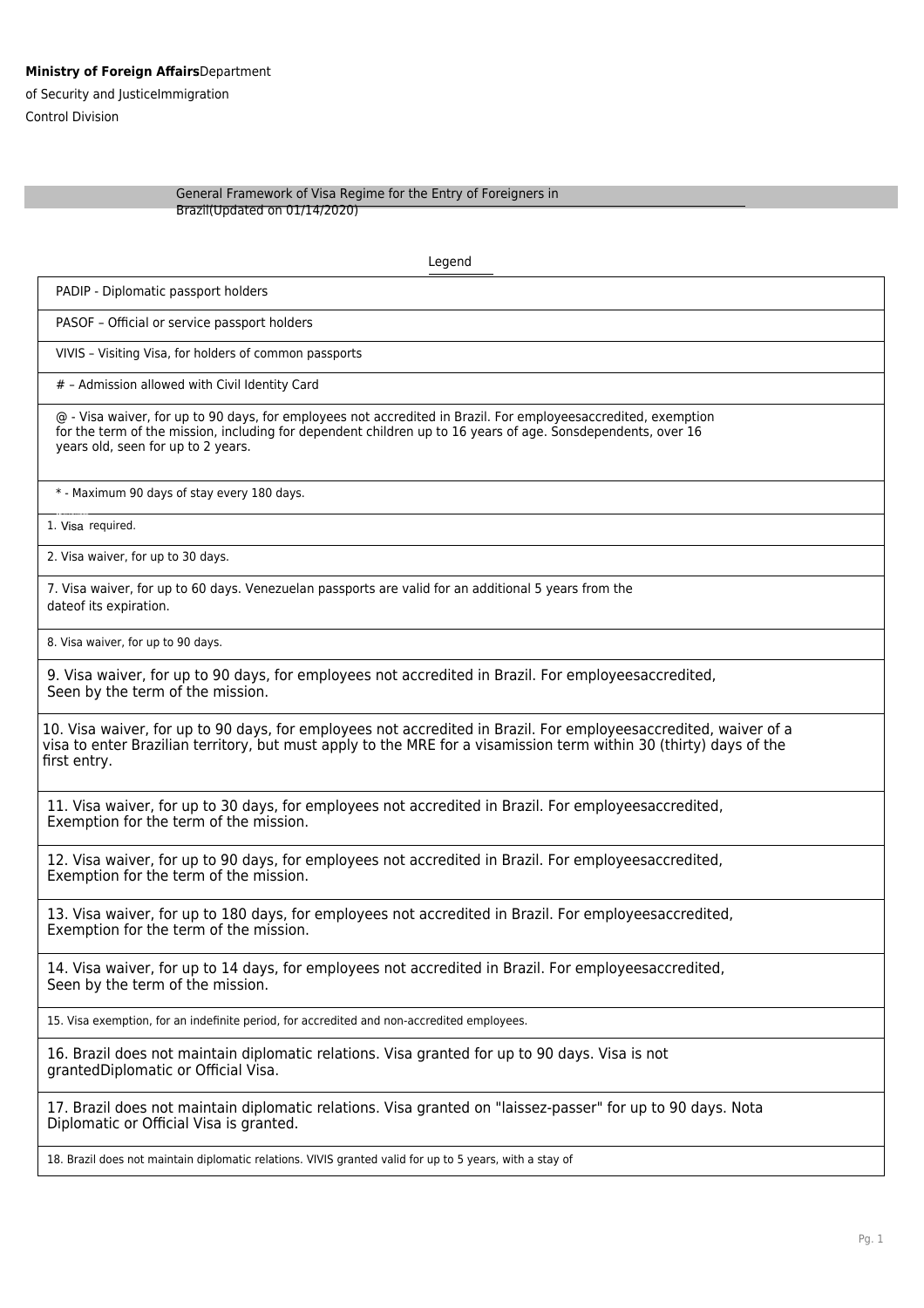up to 90 days and total stay of up to 180 days per year, counted from the first entry. does not grantvisas in Taiwanese PADIP, PASOF or PASER.

19. Visa waiver, for up to 30 days, for employees not accredited in Brazil. For employeesaccredited, waiver of a visa to enter Brazilian territory, but must apply to the MRE for a visamission term within 30 (thirty) days of the first entry.

21. Visa waiver for up to 14 days, renewable for a maximum period of 90 days every 12 months.

Base Legal: - Normative Resolutions of the National Immigration Council ("CNIg").

- Lei nº. 13,447/2017

- Decree 9.199 / 2017

Note: QGRV is valid for foreigners to enter Brazil. Brazilian citizens interested in traveling to theabroad should consult the consular office of the foreign COUNTRY before traveling.

General Framework of Visa Regime for the Entry of Foreigners in Brazil

| COUNTRY             | PADIP           | <b>PASOF</b>               | <b>VIVIS</b>   |
|---------------------|-----------------|----------------------------|----------------|
|                     |                 |                            | (VISIT)        |
| Afghanistan         | $\mathbf{1}$    | $\mathbf{1}$               | $\mathbf{1}$   |
| South Africa        | $\overline{9}$  | 9                          | $\overline{8}$ |
| Albania             | 12              | $\overline{12}$            | $8*$           |
| Germany             | $12\,$          | $12\,$                     | $8*$           |
| Andorra             | $\overline{1}$  | $1\,$                      | 8              |
| Angola              | 12              | 12                         | $\overline{1}$ |
| Antigua and Barbuda | $\overline{12}$ | 12                         | 8              |
| Saudi Arabia        | $\mathbf{1}$    | $\mathbf{1}$               | $\,1$          |
| Algeria             | $\overline{12}$ | $\overline{12}$            | $\mathbf 1$    |
| Argentina           | 15              | $12\,$                     | 8#             |
| Armenia             | 12              | 12                         | $\,8\,$        |
| Australia           | $\overline{11}$ | $1^{\scriptscriptstyle 1}$ | 8              |
| Austria             | $\overline{12}$ | $12\,$                     | 8              |
| Azerbaijan          | 12              | $12\,$                     | $\mathbf 1$    |
| <b>Bahamas</b>      | 12              | $\overline{12}$            | 8              |
| Bahrain             | $\overline{1}$  | $\mathbf 1$                | $\,1\,$        |
| Bangladesh          | $\mathbf 1$     | $\mathbf{1}$               | $\mathbf 1$    |
| <b>Barbados</b>     | 12              | $12\,$                     | 8              |
| <b>Belarus</b>      | $\overline{12}$ | $\overline{12}$            | 8              |
| Belgium             | $\overline{12}$ | $\overline{12}$            | $8*$           |
| Belize              | $12\,$          | $12\,$                     | 8              |
| Benin               | 12              | $12\,$                     | $\overline{1}$ |
| <b>Bolivia</b>      | $\mathsf 9$     | 9                          | 8#             |

<sup>1</sup> PADIP and PASOF holders traveling for the purpose of a visit will be entitled to the exemption of Decree No. 9,731/2019.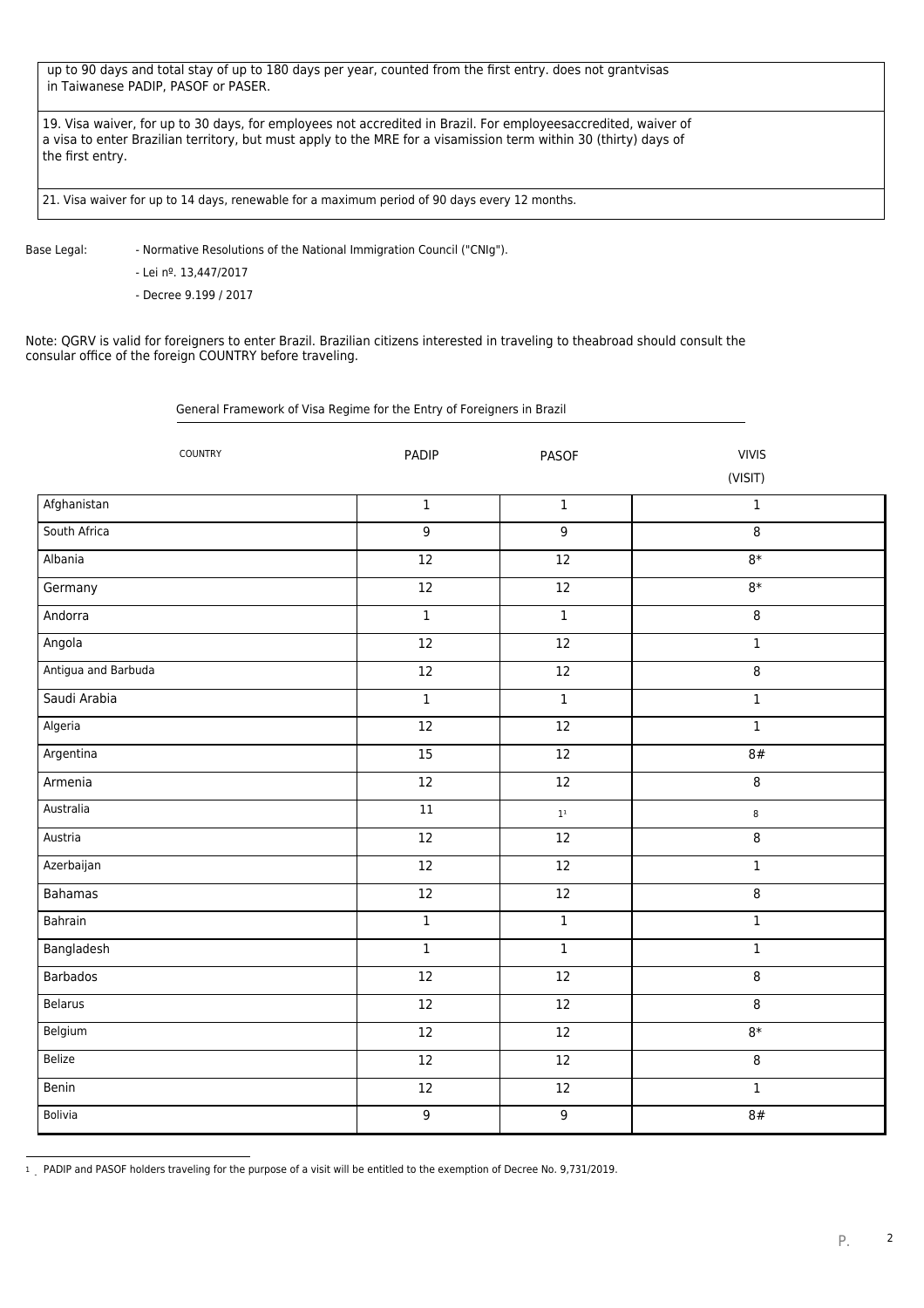| COUNTRY                           | PADIP            | <b>PASOF</b>     | <b>VIVIS</b>   |
|-----------------------------------|------------------|------------------|----------------|
|                                   |                  |                  | (VISIT)        |
| Bosnia                            | $12\,$           | $12\,$           | 8              |
| Botswana                          | $11\,$           | $11\,$           | $\mathbf 1$    |
| Brunei                            | $\mathbf 1$      | $\,1\,$          | $\mathbf 1$    |
| Bulgaria                          | $\overline{9}$   | $\overline{9}$   | $8*$           |
| Burkina Faso                      | $12\,$           | 12               | $\mathbf 1$    |
| Burundi                           | $12\,$           | $12\,$           | $\mathbf 1$    |
| Bhutan                            | $\mathbf 1$      | $\,1\,$          | $\mathbf 1$    |
| Cape Verde                        | $12\,$           | $12\,$           | $\mathbf 1$    |
| Cambodia                          | $11\,$           | $11\,$           | $\mathbf 1$    |
| Cameroon                          | $\overline{12}$  | 12               | $\mathbf 1$    |
| Canada                            | 1 <sup>2</sup>   | 1 <sup>2</sup>   | 8              |
| Qatar                             | $12\,$           | 12               | 8              |
| Kazakhstan                        | $12\,$           | $12\,$           | $\overline{2}$ |
| Chade                             | $\mathbf{1}$     | $\mathbf{1}$     | $\mathbf{1}$   |
| Chile                             | $12\,$           | $12\,$           | 8#             |
| China                             | $11\,$           | $11\,$           | $\overline{1}$ |
| Cyprus                            | 9                | $\overline{9}$   | $8*$           |
| Colombia                          | $\overline{15}$  | $\overline{12}$  | 8#             |
| Comoros                           | $\mathbf 1$      | $\,1$            | $\mathbf 1$    |
| Congo, Republic of                | $12\,$           | 12               | $\mathbf 1$    |
| Congo, Democratic Republic of the | $\mathbf 1$      | $\,1\,$          | $\mathbf{1}$   |
| Cook, Islands                     | $\mathbf 1$      | $\,1$            | $\mathbf 1$    |
| North Korea                       | $\mathbf 1$      | $\,1\,$          | $\mathbf 1$    |
| South Korea                       | $12\,$           | 12               | 8              |
| Costa do Marfim                   | $12\,$           | 12               | $\mathbf{1}$   |
| Costa Rica                        | $12\,$           | 12               | 8              |
| Croatia                           | 12               | 12               | 8              |
| Cuba                              | 13               | $1\,$            | $\mathbf 1$    |
| Denmark                           | $12\,$           | 12               | $8*$           |
| Djibouti                          | $\mathbf 1$      | $\,1$            | $\mathbf{1}$   |
| Dominica                          | $12\,$           | 12               | $8*$           |
| Egypt                             | $\boldsymbol{9}$ | $\overline{9}$   | $\mathbf 1$    |
| The Savior                        | 9                | $\boldsymbol{9}$ | 8              |
| <b>UAE</b>                        | $\boldsymbol{9}$ | $\overline{9}$   | 8              |
| Ecuador                           | 15               | 12               | 8#             |
| Eritrea                           | $\mathbf 1$      | $\,1$            | $\mathbf 1$    |
| Slovakia                          | 12               | $\overline{12}$  | $\overline{8}$ |

<sup>2</sup> PADIP and PASOF holders traveling for the purpose of a visit will be entitled to the exemption of Decree No. 9,731/2019.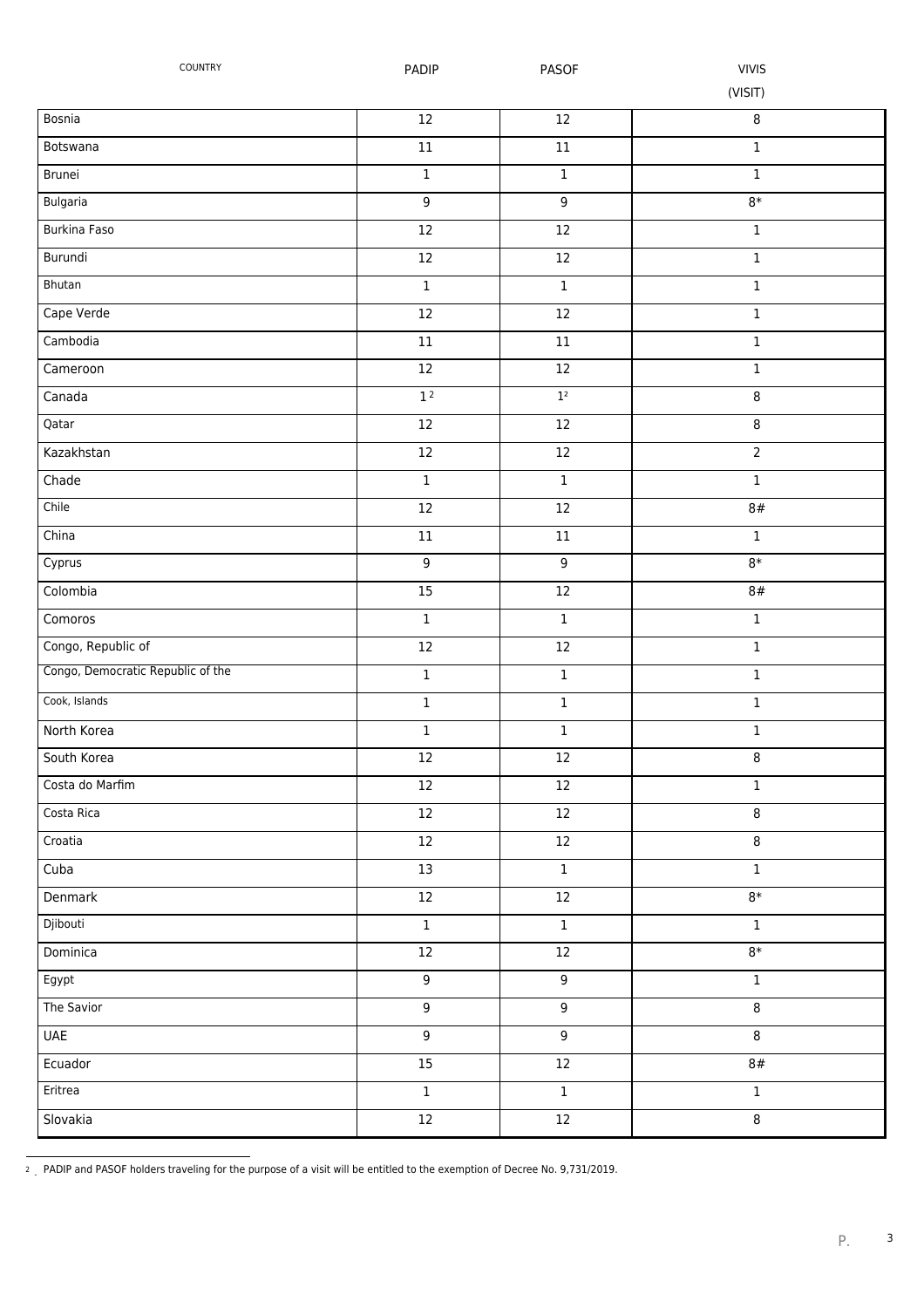| COUNTRY           | PADIP           | PASOF                    | <b>VIVIS</b><br>(VISIT) |
|-------------------|-----------------|--------------------------|-------------------------|
| Slovenia          | $12\,$          | $12\,$                   | $8\ast$                 |
| Spain             | $12\,$          | $12\,$                   | 8                       |
| <b>USA</b>        | 13              | 1 <sup>3</sup>           | 8                       |
| Estonia           | $\overline{9}$  | $\overline{9}$           | $8*$                    |
| Ethiopia          | $12\,$          | $12\,$                   | $\mathbf 1$             |
| Fiji Islands      | $12\,$          | $12\,$                   | 8                       |
| Philippines       | 13              | 13                       | 8                       |
| Finland           | $12\,$          | $12\,$                   | 8                       |
| France            | $\overline{9}$  | $\overline{9}$           | $8\ast$                 |
| Gabon             | $\overline{12}$ | $12\,$                   | $\mathbf 1$             |
| Gambia            | $\mathbf 1$     | $\mathbf 1$              | $\mathbf 1$             |
| Win               | $12\,$          | $12\,$                   | $\mathbf 1$             |
| Georgia           | $12\,$          | 12                       | $8*$                    |
| Granada           | $12\,$          | $12\,$                   | 8                       |
| Greece            | $12\,$          | $12\,$                   | $8*$                    |
| Guatemala         | $\overline{9}$  | $\overline{9}$           | $\infty$                |
| Guiana            | $\overline{11}$ | $\overline{11}$          | 8                       |
| guinea            | $\overline{1}$  | $\overline{1}$           | $\overline{1}$          |
| Guinea Bissau     | $12\,$          | $12\,$                   | $\mathbf 1$             |
| Equatorial Guinea | $10\,$          | $10\,$                   | $\mathbf 1$             |
| Haiti             | $12\,$          | 12                       | $\mathbf 1$             |
| Honduras          | $12\,$          | $12\,$                   | 8                       |
| Hong Kong         | $\blacksquare$  | $\overline{\phantom{a}}$ | 8                       |
| Hungary           | $12\,$          | $12\,$                   | $8\ast$                 |
| Yemen             | $\mathbf 1$     | $\,1$                    | $\,1$                   |
| India             | $\overline{9}$  | $\overline{9}$           | $\,1$                   |
| Indonesia         | $\overline{19}$ | 19                       | $\overline{2}$          |
| Will              | $11\,$          | $\overline{1}$           | $\,1$                   |
| Iraq              | $\overline{1}$  | $\,1\,$                  | $\mathbf 1$             |
| Ireland           | $\overline{15}$ | $\overline{15}$          | 8                       |
| Iceland           | $\overline{9}$  | $\overline{9}$           | $\overline{8}$          |
| Israel            | 15              | $12\,$                   | 8                       |
| Italy             | $\overline{12}$ | $\overline{12}$          | $8*$                    |
| Jamaica           | $12\,$          | 12                       | 8                       |
| Japan             | $12\,$          | $12\,$                   | $\bf 8$                 |
| Jordan            | $11\,$          | $\overline{11}$          | $\mathbf 1$             |

<sup>&</sup>lt;sup>3</sup> PADIP and PASOF holders traveling for the purpose of a visit will be entitled to the exemption of Decree No. 9,731/2019.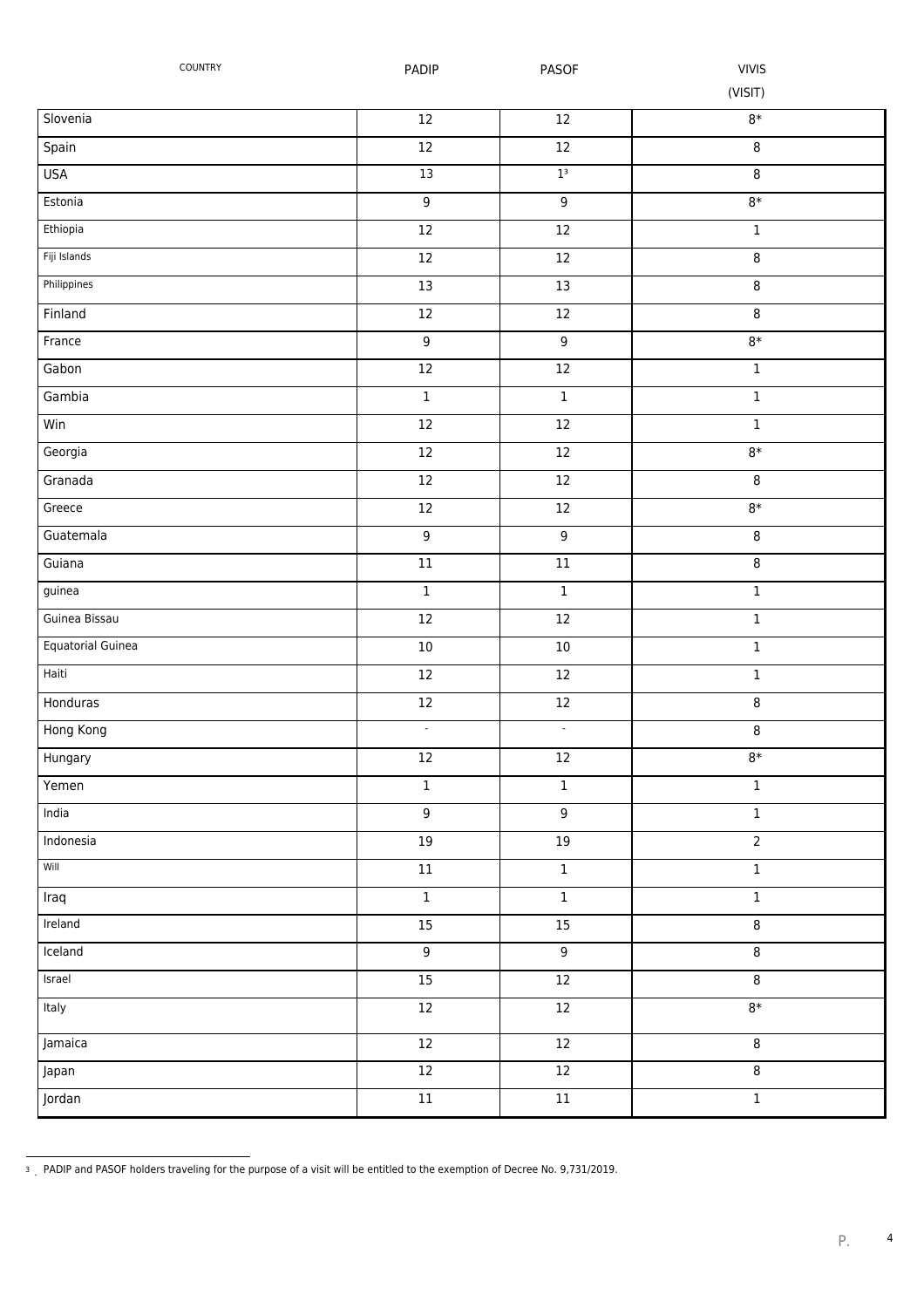| COUNTRY           | PADIP            | <b>PASOF</b>        | <b>VIVIS</b><br>(VISIT) |
|-------------------|------------------|---------------------|-------------------------|
| Kiribati          | $\mathbf 1$      | $\mathbf 1$         | $\mathbf 1$             |
| Kosovo            | $16\,$           | 16                  | 16                      |
| Kuwait            | $\mathbf 1$      | $\mathbf 1$         | $\mathbf 1$             |
| Laos              | $12\,$           | $12\,$              | $\mathbf 1$             |
| Lesotho           | $\mathbf 1$      | $\mathbf 1$         | $\mathbf 1$             |
| Latvia            | 9                | $\boldsymbol{9}$    | $8*$                    |
| Lebanon           | $12\,$           | 12                  | $\mathbf 1$             |
| Liberia           | $\mathbf 1$      | $\mathbf 1$         | $\mathbf 1$             |
| Libya             | $\mathbf 1$      | $\mathbf 1$         | $\mathbf 1$             |
| Liechtenstein     | $\mathbf 1$      | $\mathbf 1$         | 8                       |
| Lithuania         | $12\,$           | $12\,$              | $8*$                    |
| Luxembourg        | $12\,$           | $12\,$              | $8*$                    |
| Macau             | $\frac{1}{2}$    | $\bar{\phantom{a}}$ | 8                       |
| Macedonia         | $12\,$           | $12\,$              | $8*$                    |
| Madagascar        | $\mathbf 1$      | $\mathbf 1$         | $\mathbf 1$             |
| Malaysia          | $12\,$           | 12                  | 8                       |
| Malawi            | $\mathsf 9$      | $\overline{9}$      | $\mathbf 1$             |
| Maldives          | $\overline{1}$   | $\overline{1}$      | $\mathbf 1$             |
| Mali              | $12\,$           | $12\,$              | $\mathbf 1$             |
| Malta             | $\boldsymbol{9}$ | $\boldsymbol{9}$    | $8*$                    |
| Marianas, Islands | $\mathbf 1$      | $\mathbf 1$         | $\mathbf 1$             |
| Morocco           | $12\,$           | $12\,$              | 8                       |
| Marshall Islands  | $\mathbf 1$      | $\,1$               | $\mathbf 1$             |
| Mauritius         | $\mathbf 1$      | $\mathbf 1$         | $\mathbf 1$             |
| Mauritania        | $12\,$           | $12\,$              | $\mathbf 1$             |
| Mexico            | $12\,$           | $12\,$              | 8                       |
| Micronesia        | $\mathbf 1$      | $\mathbf 1$         | $\mathbf 1$             |
| Mozambique        | $12\,$           | $\overline{12}$     | $\mathbf 1$             |
| Moldova           | $12\,$           | $12\,$              | $\mathbf 1$             |
| monaco            | $\overline{1}$   | $\overline{1}$      | 8                       |
| Mongolia          | $\overline{12}$  | $\overline{12}$     | $\overline{8}$          |
| Montenegro        | $12\,$           | 12                  | $8*$                    |
| Myanmar           | 19               | 19                  | $\mathbf{1}$            |
| Namibia           | $12\,$           | 12                  | 8                       |
| Nauru             | $\mathbf{1}$     | $\mathbf{1}$        | $\mathbf{1}$            |
| Nepal             | $12\,$           | $\overline{12}$     | $\mathbf 1$             |
| Nicaragua         | $\overline{12}$  | $\overline{12}$     | $\overline{8}$          |
| Niger             | $\overline{1}$   | $\mathbf 1$         | $\,1$                   |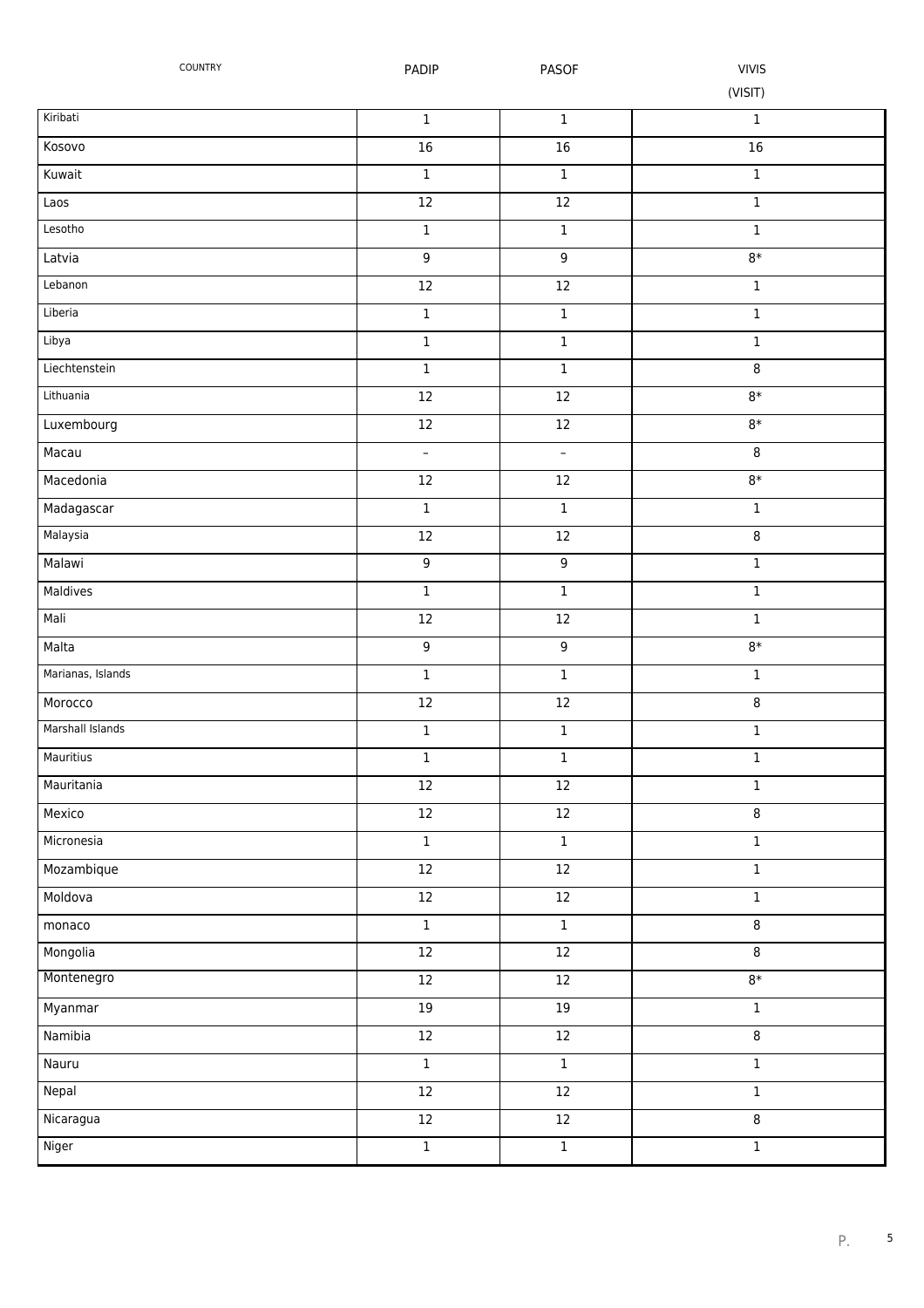| COUNTRY                               | PADIP            | <b>PASOF</b> | <b>VIVIS</b>   |
|---------------------------------------|------------------|--------------|----------------|
|                                       |                  |              | (VISIT)        |
| Nigeria                               | $10\,$           | $10\,$       | 1              |
| Norway                                | $12\,$           | 12           | 8              |
| New Zealand                           | $\mathbf 1$      | $\mathbf 1$  | 8              |
| Oman                                  | $10$             | 10           | $\mathbf 1$    |
| Sovereign and Military Order of Malta | 15               | 15           | 8              |
| Netherlands                           | $\boldsymbol{9}$ | 9            | $8*$           |
| Palau                                 | $\mathbf 1$      | $\mathbf 1$  | $\mathbf 1$    |
| Palestine                             | $\mathbf 1$      | $\mathbf 1$  | $\mathbf 1$    |
| Panama                                | $12\,$           | 12           | 8              |
| Papua New Guinea                      | $\mathbf 1$      | $\mathbf 1$  | $\mathbf 1$    |
| Pakistan                              | $\boldsymbol{9}$ | $\mathbf 1$  | $\mathbf 1$    |
| Paraguay                              | 15               | 12           | 8#             |
| Peru                                  | 15               | 13           | 8#             |
| Poland                                | $12\,$           | 12           | 8              |
| Portugal                              | $12\,$           | 12           | 8              |
| Kenya                                 | $\overline{12}$  | 12           | $\mathbf 1$    |
| Kyrgyzstan                            | 12               | 12           | $\mathbf 1$    |
| United Kingdom                        | $\overline{15}$  | 15           | 8              |
| Saaraui Arab Democratic Republic      | $17$             | 17           | $17\,$         |
| (RASD)                                |                  |              |                |
| Central African Republic              | $\mathbf 1$      | $\mathbf 1$  | $\mathbf 1$    |
| Dominican Republic                    | $12\,$           | 12           | $\mathbf 1$    |
| Czech republic                        | $12\,$           | $12\,$       | $8*$           |
| Romania                               | 12               | 12           | 8              |
| Rwanda                                | $\,1$            | $\mathbf 1$  | 1              |
| Russia                                | $12\,$           | 12           | 8              |
| Solomon Islands                       | $\mathbf 1$      | $\mathbf 1$  | $\mathbf 1$    |
| Western Samoa                         | $\,1\,$          | $\mathbf 1$  | $\mathbf 1$    |
| San Marino                            | 15               | 15           | 8              |
| Saint Lucia                           | 12               | 12           | $\mathbf 1$    |
| Saint Kitts and Nevis                 | $12\,$           | 12           | 8              |
| Sao Tome and Principe                 | 12               | 12           | 1              |
| Saint Vincent and the Grenadines      | $12\,$           | $12\,$       | 8              |
| Senegal                               | $12\,$           | 12           | $\mathbf 1$    |
| Sierra Leone                          | $\mathbf 1$      | $\mathbf 1$  | $\mathbf 1$    |
| Serbia                                | $12\,$           | $12\,$       | 8              |
| seychelles                            | $12\,$           | 12           | $8*$           |
| Singapore                             | $11\,$           | $11\,$       | $\overline{2}$ |